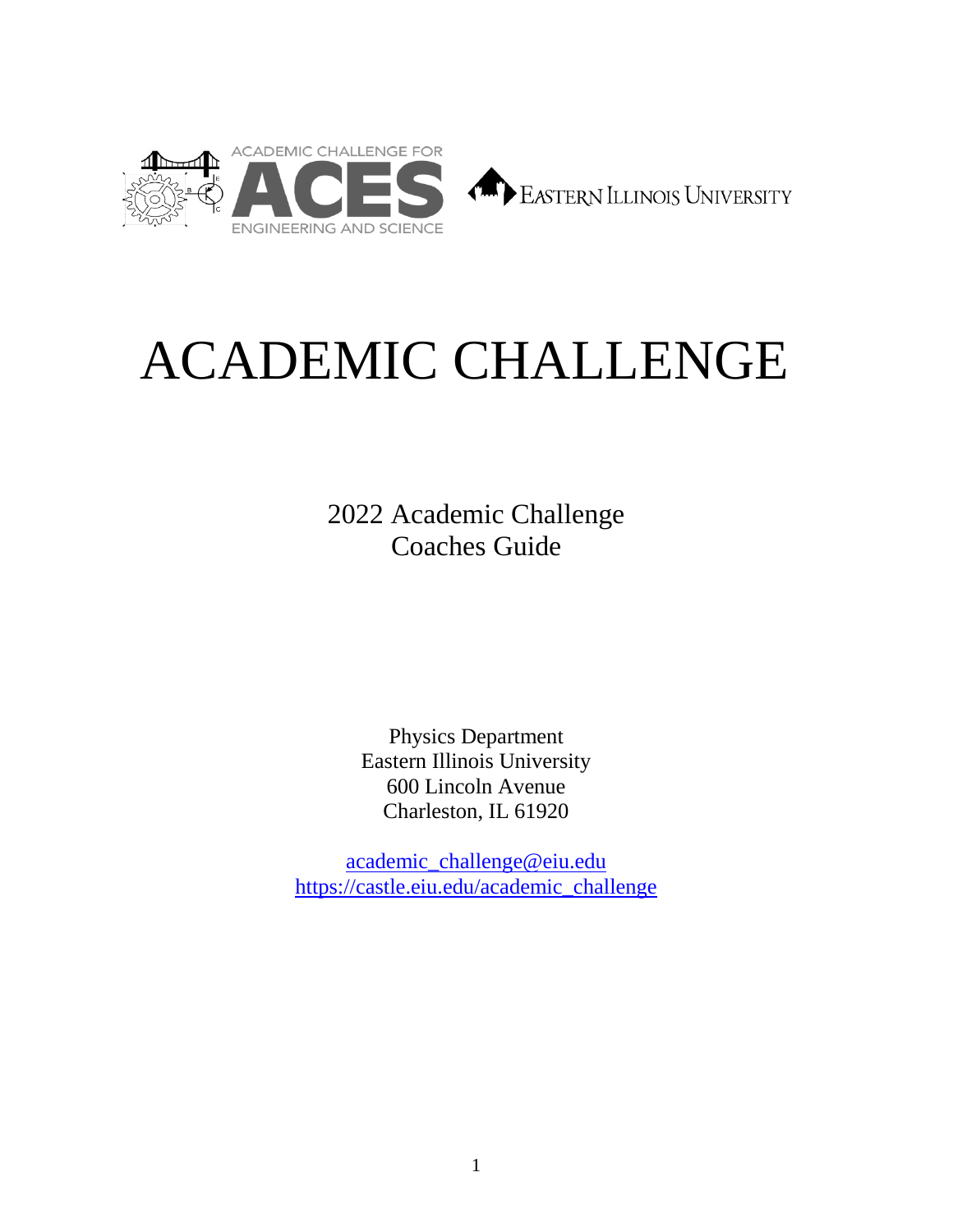# **Table of Contents**

| The Academic Challenge 3                                    |  |  |  |  |  |  |  |  |
|-------------------------------------------------------------|--|--|--|--|--|--|--|--|
|                                                             |  |  |  |  |  |  |  |  |
| Preparing for the Competition $\ldots$ 5                    |  |  |  |  |  |  |  |  |
| Calculator & Testing Rules 6                                |  |  |  |  |  |  |  |  |
| Calendar for 2019-2020 7                                    |  |  |  |  |  |  |  |  |
| Participation Categories 8                                  |  |  |  |  |  |  |  |  |
| High School Competition Hosts 9                             |  |  |  |  |  |  |  |  |
| Advancement 10                                              |  |  |  |  |  |  |  |  |
| Automatic Qualifying Scores for State Finals Competition 11 |  |  |  |  |  |  |  |  |
|                                                             |  |  |  |  |  |  |  |  |
|                                                             |  |  |  |  |  |  |  |  |
| Competition Day Schedules 15                                |  |  |  |  |  |  |  |  |
| General Information 16                                      |  |  |  |  |  |  |  |  |
| Frequently Asked Questions 17                               |  |  |  |  |  |  |  |  |
|                                                             |  |  |  |  |  |  |  |  |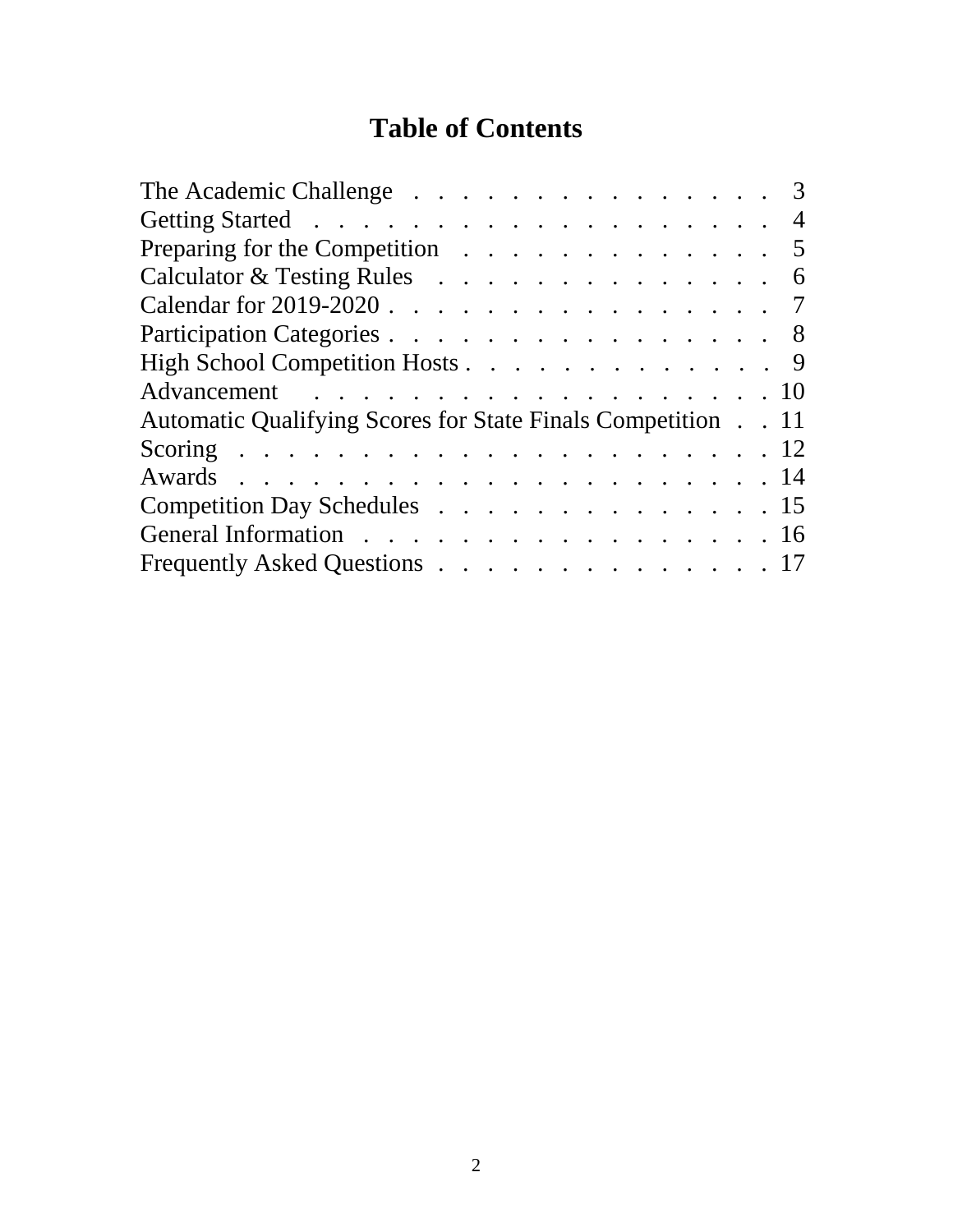### **The Academic Challenge**

Academic Challenge is a test-based competition hosted by the Physics Department and Pre-Engineering Program at Eastern Illinois University. Offered to high school students, subjects tested are biology, chemistry, computer science, engineering graphics, English, mathematics and physics. More than 40 community colleges and universities in Illinois and Missouri provide sites for the tests. The tests are designed to present a challenge to the brightest high school students, and are presented in multiple-choice format. Students have 40 minutes to complete tests that range in length from 30 questions (computer science & math) to 80 questions (English).

The test material is drawn from high school senior and college freshman curricula to present a bridge between secondary and higher education. Tests are written by teams of faculty members at colleges and universities all across the United States. Each team produces sets of tests that increase in level of difficulty in a progression from regional, to sectional, to state finals.

This Coach's Guide is for the use of the Academic Challenge coaches. Additional information concerning the Academic Challenge program is available on the Academic Challenge website at

[https://castle.eiu.edu/academic\\_challenge/](https://castle.eiu.edu/academic_challenge/)

### **Guiding Philosophy of the Academic Challenge**

The goal of Academic Challenge is to acquaint high school students with the course content and the level of competition that they will experience upon entering a science or engineering curriculum at the college or university level.

### **2022 Competition Dates**

**Regional Testing Window:** February 1-11, 2022

**Sectional Testing Window:** March 1-11, 2022

**State Finals:** April 4 – 8, 2022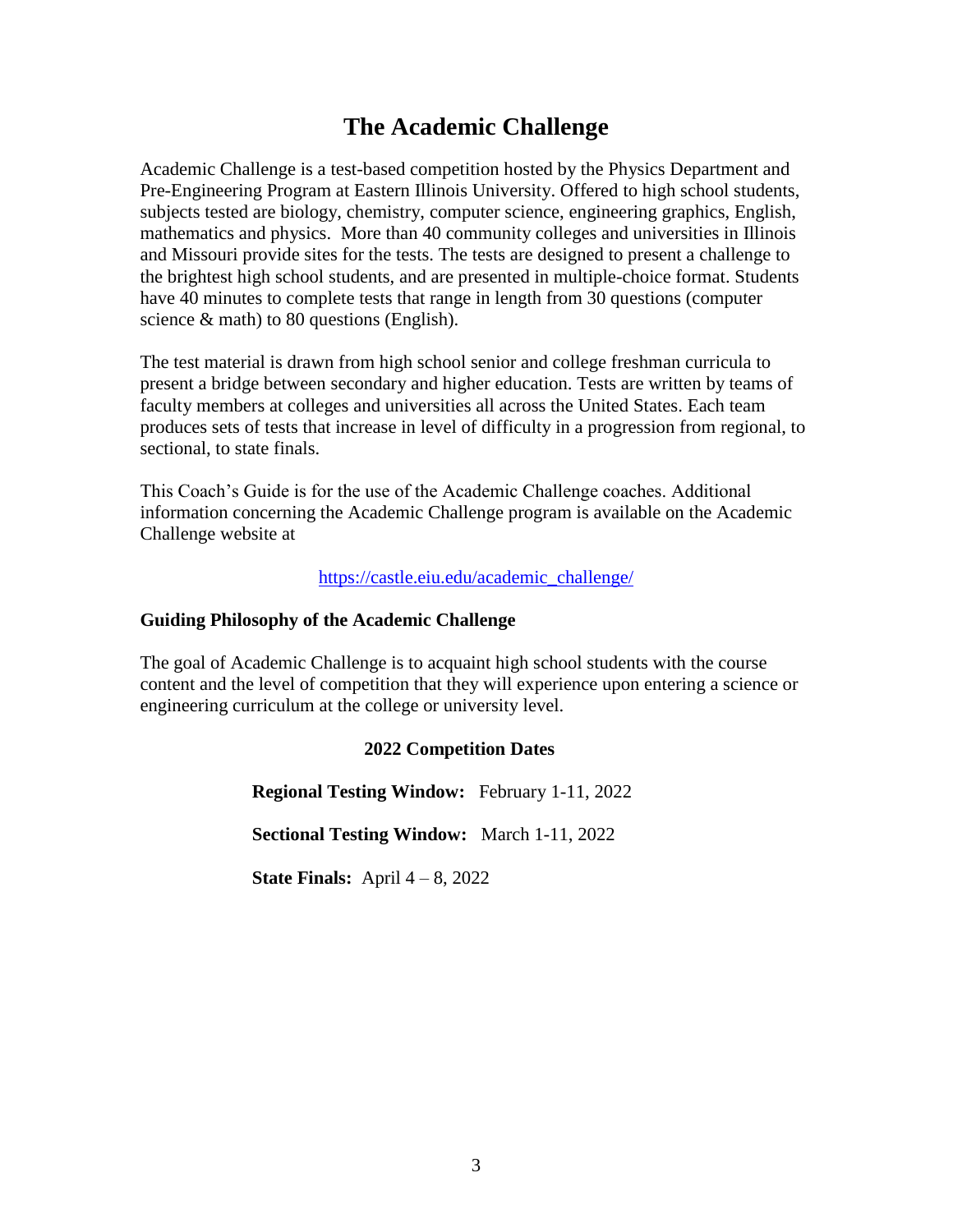# **Getting Started**

### **Forming your team**

Determining who should participate on your team is entirely up to you as the coach. Some coaches have try-outs, some ask for referrals from Science and Math teachers, and some schools might be smaller and have less involvement so they may use whoever expresses interest in competing.

The competition dates for each site are posted on the website (found here: https:/castle.eiu.edu/academic\_challenge/schedule2020) and it is important to make sure your team members will be able to attend the date of your testing. We understand that things come up such as a sickness or a late conflict but it is important to have as few changes as possible on the day of competition.

### **Registering your team**

Once you have your team formed or at least an idea of how many students will be competing, you can register for the competition. For more information on the registration process, go to the section titled "Participation Categories" on page 8.

### **Academic Challenge Website**

The academic challenge website is at [https://castle.eiu.edu/academic\\_challenge.](https://castle.eiu.edu/academic_challenge) Some information such as this guide and the schedule is available publicly on that home page. You may also register as a coach. Once registered, you will receive a PIN within 72 hours registering that you will need to enter once. After you have entered the PIN, you may login and have access to team registration and the exam archive. In addition, students may access the exam archive from the home page using the password sent to you. After your events, you will also be able to access your participants' scores and some statistical data about the results.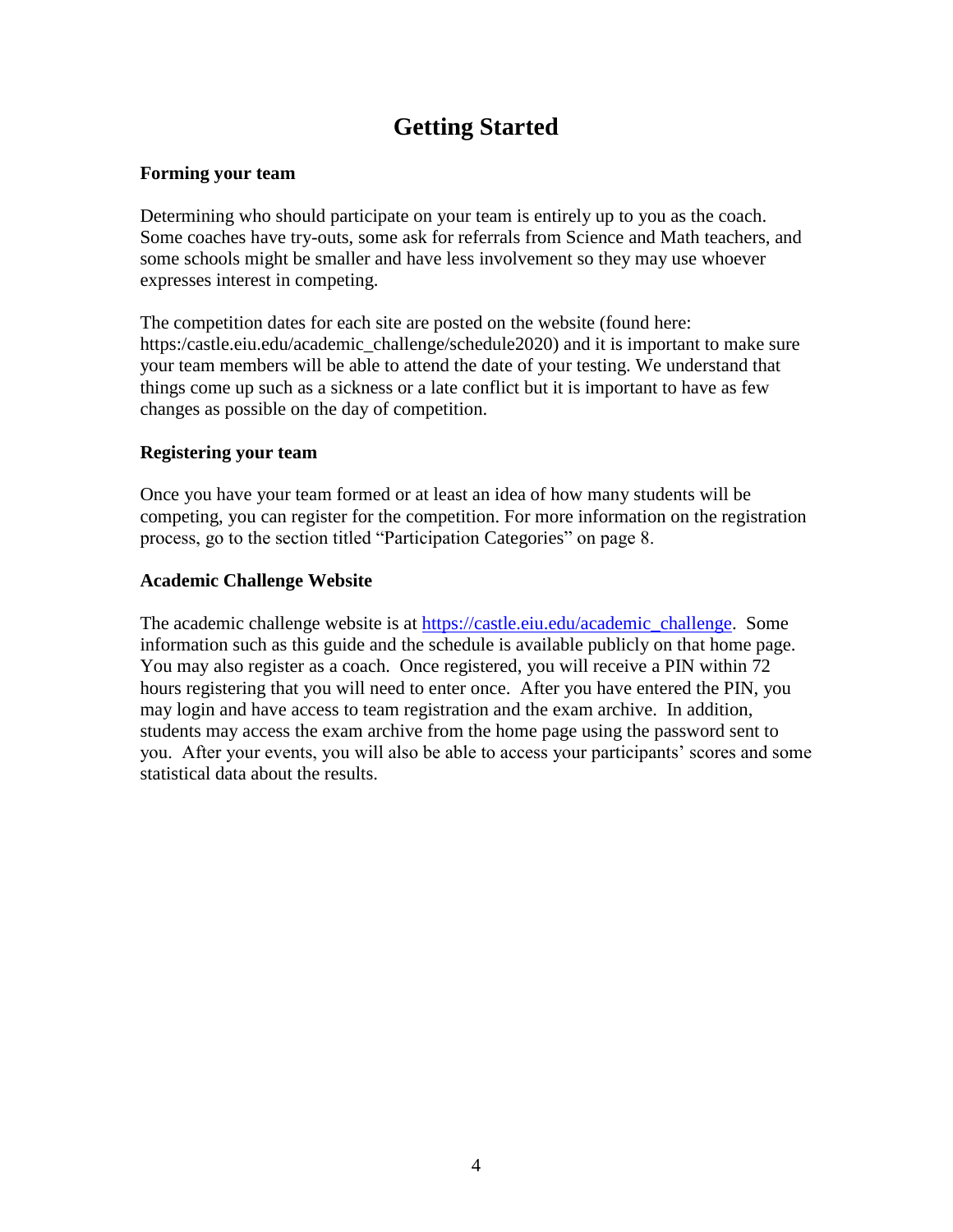# **Preparing for the Competition**

Below are some important details to prepare you and your team for the Academic Challenge.

### **Exam Archive**

The exam archive contains all academic challenge exams, answer keys, and solutions. You will have access by logging on to the website after you have registered. You may give access to your students by providing them with the password that will be sent to you after you have registered.

The only purpose of these tests are for practicing for Academic Challenge. They may not be distributed outside of your academic challenge team for any other use. Please inform your students of this policy. UIUC holds the copyright on exams up through 2018 and we use them for the stated purpose with their permission. EIU holds the copyright on exams published for the 2019 competition.

### **Site Coordinator's Information**

Site coordinators' contact information will be made available on the website as soon as commitments from the hosts have been received.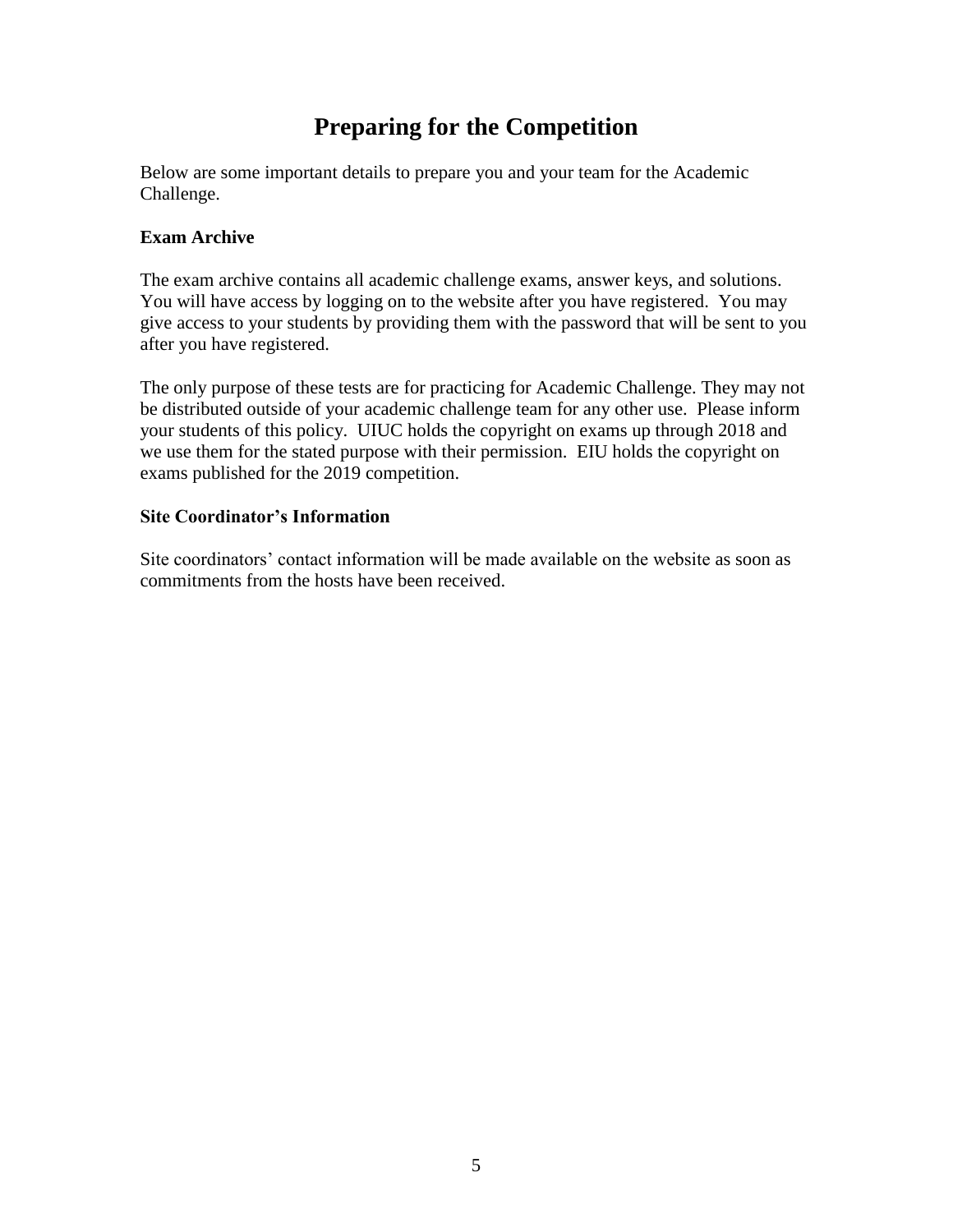# **Calculator &Testing Rules**

Calculator usage at all levels of the Academic Challenge competition will follow the guidelines used in the ACT, SAT, and PARCC. As in past years, calculators are allowed on the math, physics, and chemistry tests only.

#### **General calculator rules:**

• Examinees must bring their own calculators and may not share calculators.

- Only one calculator per student is allowed.
- Each competitor is responsible for his/her own calculator.
- Testing site staff will not have extra batteries or calculators.

• An acceptable calculator includes any four-function, scientific, or graphing calculator, as long as it doesn't have any of the prohibited features (see **prohibited**  list below).

### **The following calculators and types of calculators are prohibited:**

• Calculators with built-in computer algebra systems. Calculators in this category include:

Texas Instruments: All model numbers that begin with TI-89 or TI-92, and the TI-Nspire CAS (the non-CAS TI-Nspire is permitted)

Hewlett-Packard: HP 48GII and all model numbers that begin with HP 40G, HP 49G, and HP 50G

Casio: Algebra fx 2.0, ClassPad 300 and ClassPod 330, and all model numbers that begin with CFX-9970G

- Handheld, tablet, or laptop computers, including PDAs
- Electronic writing pads or pen-input devices (Sharp EL 9600 is permitted)
- Calculators built into cell phones or other wireless communication devices
- Calculators with a typewriter keypad (QWERTY format)
- Calculators with paper tape and/or that make noise
- Calculators that can communicate wirelessly with other calculators
- Calculators that have power cords

### **Competitors will be dismissed from the test and their answer sheets not scored if they are found**:

- using unauthorized calculators;
- using the calculator's memory to store any test materials;
- using any device to share information at any time during the tests or during break (All electronic devices, including cellular phones and pagers, must be turned off from the time the competitor is admitted to test until dismissed after testing concludes.);

• removing any part of a test book or any notes relating to the test from the test room;

• creating a disturbance or allowing an alarm, pager, or phone to sound in the testing room.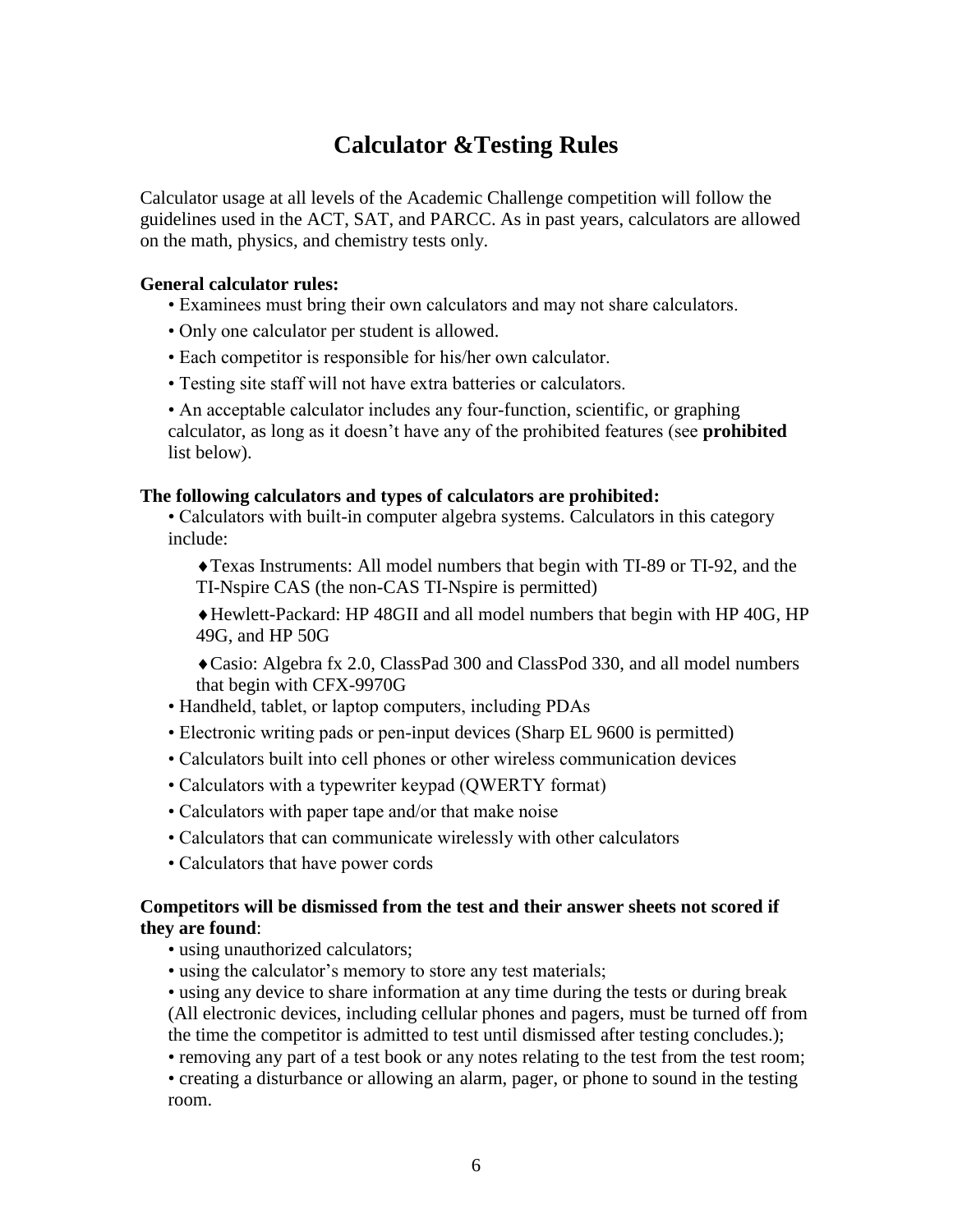# **Calendar for 2021-2022**

| October 1                                 | Registration opens on website: https://castle.eiu.edu/academic_challenge/            |  |  |  |  |  |  |
|-------------------------------------------|--------------------------------------------------------------------------------------|--|--|--|--|--|--|
|                                           | December 31 Deadline for competing schools and home-schooled individuals to register |  |  |  |  |  |  |
| January 15                                | Registration fees due in Academic Challenge office.                                  |  |  |  |  |  |  |
| February 1-11 Regional competition window |                                                                                      |  |  |  |  |  |  |
| February 25                               | Regional tests, answer keys, and solution sets available on website                  |  |  |  |  |  |  |
| March 1-11                                | Sectional competition window                                                         |  |  |  |  |  |  |
| March 25                                  | Sectional tests, answer keys, and solution sets available on website.                |  |  |  |  |  |  |
| March 30                                  | Deadline to submit t-shirt order.                                                    |  |  |  |  |  |  |
| April 4-8                                 | <b>State Finals</b>                                                                  |  |  |  |  |  |  |
| May $1$                                   | State tests, answer keys, and solution sets available on website.                    |  |  |  |  |  |  |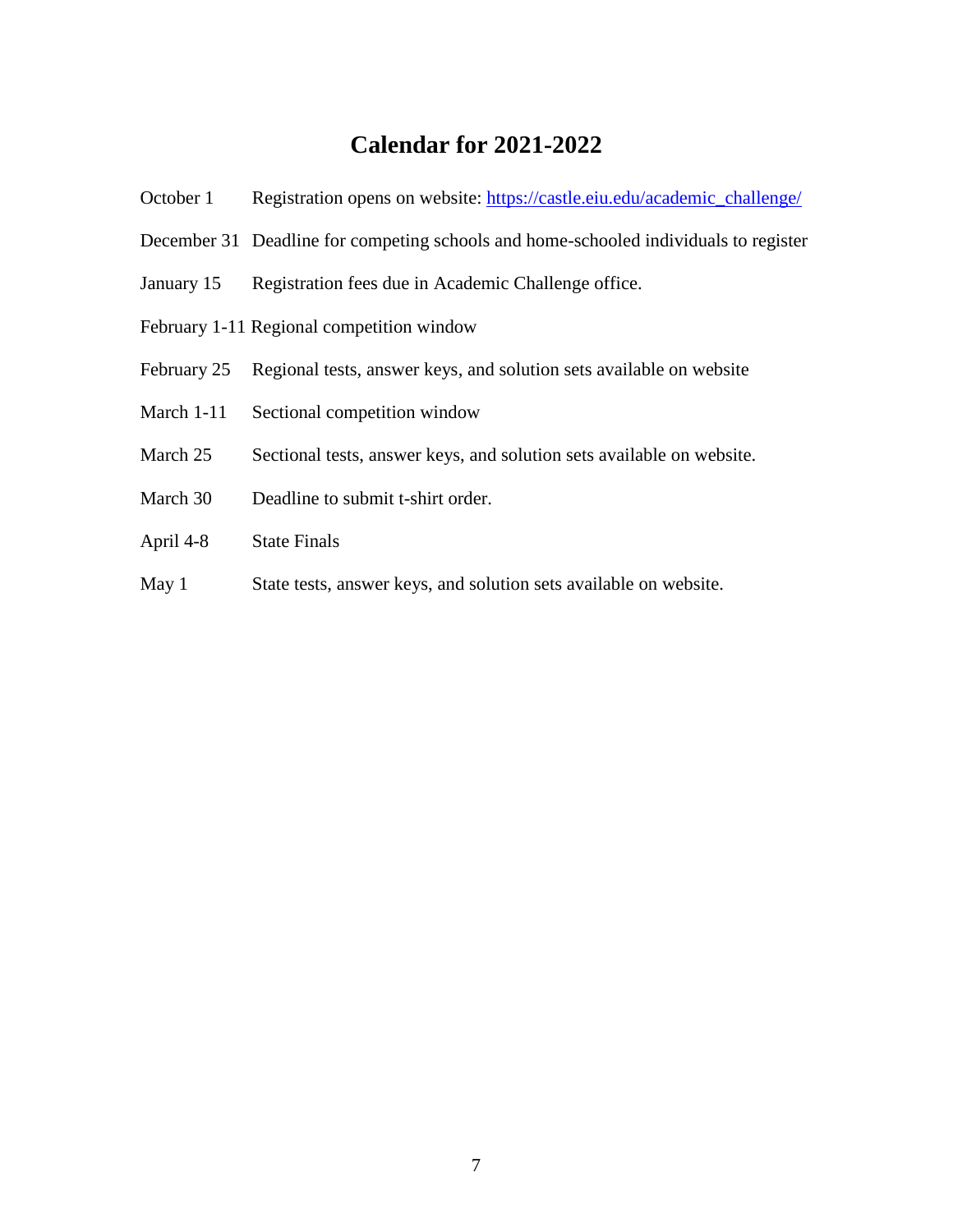# **Participation Categories**

Schools may enter one varsity team, at-large competitors, or JV competitors.

### **Varsity Team**

The varsity team is composed of between 6 and 14 students who must be registered as full-time students at the school. Teams may substitute or replace members from the regional to sectional and/or sectional to state finals competition. A team may also drop members as long as they still have at least 6 members, but the number of team members cannot be increased beyond the number registered at the regional level. Exchange students enrolled as full-time students are eligible for the team and the competition **provided they are not over 18 and they have not graduated from secondary school in their home country**.

### **At-Large Competitors**

This category is for full-time students who compete as individuals and are not on a school team. This includes situations where a school competes with fewer than 6 students, and situations where a school competes with individuals in addition to a team. Homeschooled students are eligible to compete as at-large competitors in the division of their local public school.

### **Junior Varsity (JV)**

JV participants compete only at regional and sectional sites that allow them to participate. Junior varsity participants choose which tests they take and compete for practice purposes only, thus their answer sheets do not have to be scored. JV participants are not eligible for awards or advancement. JV participants are not allowed at state finals. *Note*: Academic Challenge coaches must contact their competition site to determine if JV participants are allowed. Not all regional or sectional sites allow JV participants. Site hosts typically determine whether or not they will host JV participants by the capacity of the site facility.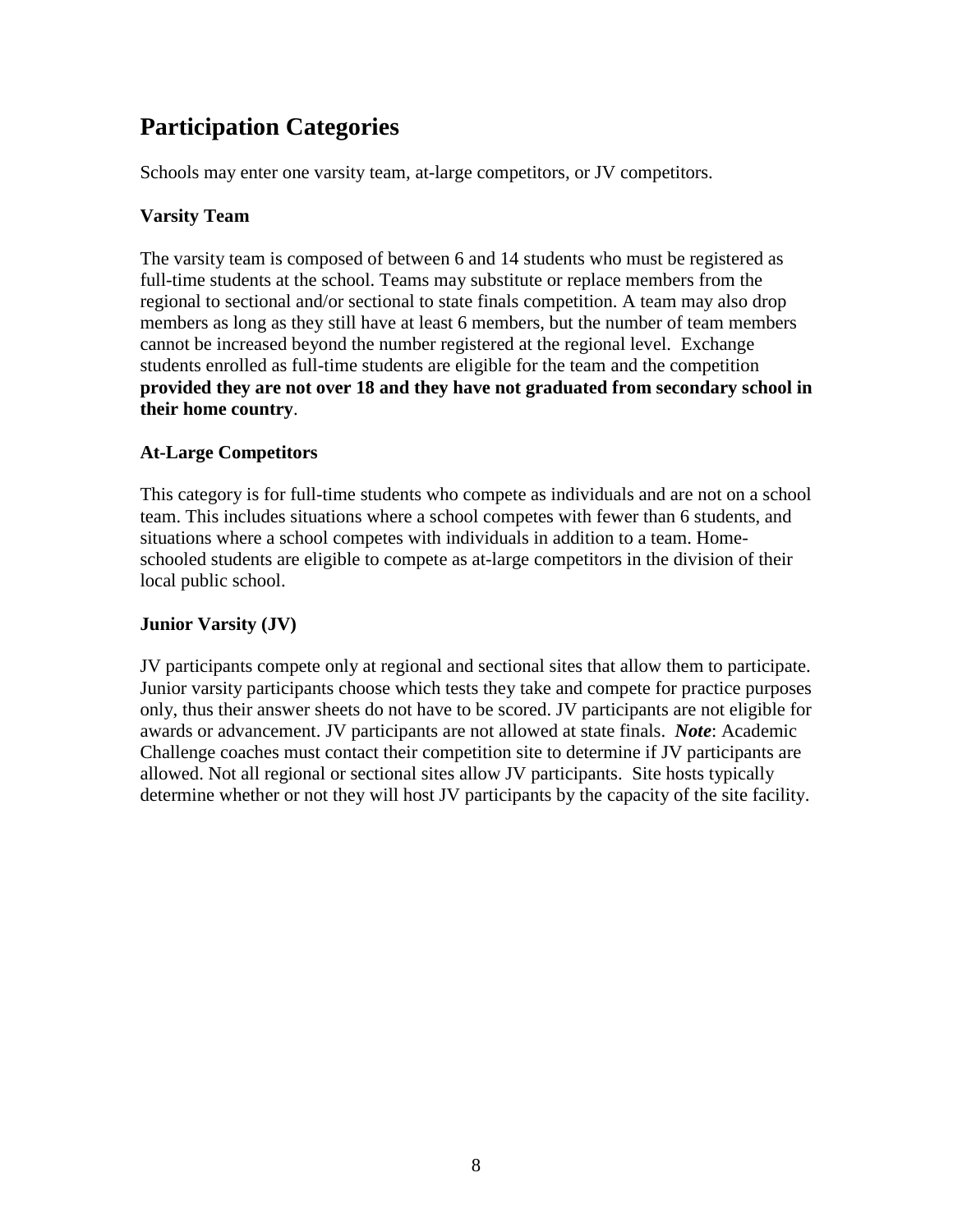### **High School Competition Hosts**

A number of regional college hosts have decided not to hold competitions this year. If we are unable to recruit other institutions as hosts, we will be requesting high schools to consider hosting. High school hosts will only be expected to provide space for the competition and attending coaches will be asked to act as proctors. The competition, not the host school, will purchase awards and provide a \$100 stipend for snacks, if requested. We will provide pre-printed scan forms and a scanner, if needed. We will try to have a staff member attend to do the scoring if it is possible for us to schedule someone on the date of your competition. If no one is available to attend to assist with the scoring, you may mail the scan sheets to us and we will score them and distribute the awards.

As a reward for the time and effort to host a competition, schools that host will automatically advance to the next level of competition.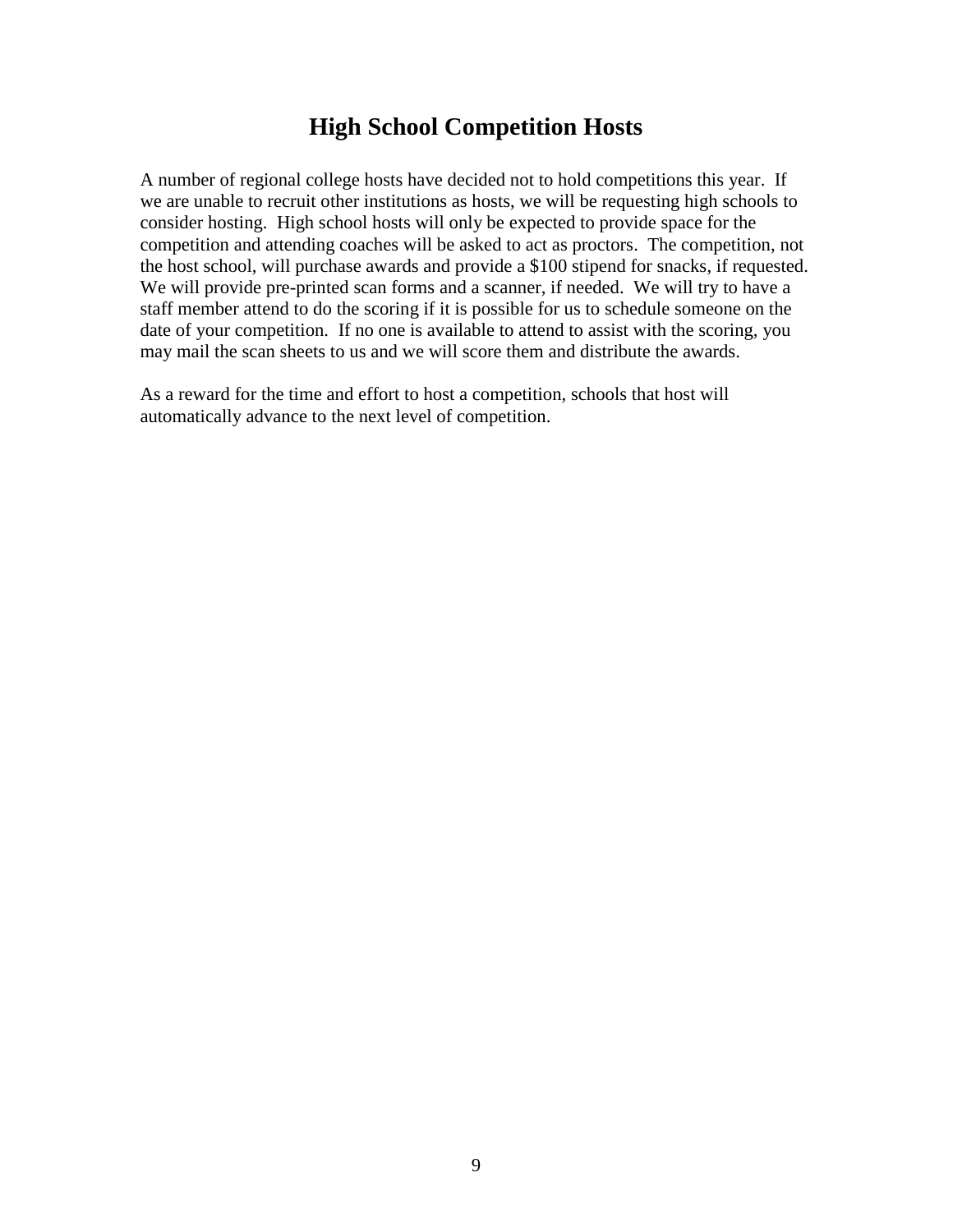# **Advancement**

### **Team Advancement**

The number of teams advancing (regional to sectional or sectional to state finals) is determined by the following rule. Within each division if there are:

| Number of Teams | Number to Advance |  |  |  |  |  |
|-----------------|-------------------|--|--|--|--|--|
| $1 - 2$         | All teams advance |  |  |  |  |  |
| $3 - 7$         |                   |  |  |  |  |  |
| $8 - 12$        |                   |  |  |  |  |  |
| $13 - 16$       |                   |  |  |  |  |  |
| 17 or more      |                   |  |  |  |  |  |

### **Individual advancement from the regional to sectional competitions**

Individual competitors (either at-large competitors or members of teams) will qualify to advance if they attain a subject score equal to or better than the second-place score for that subject in their division. There is no limit on the number of individual competitors that may advance. For example, if two students are tied for first place and three tied for second place, all five students will qualify to advance because they finished "in either 1st or 2nd place." These advancement rules also apply to individual members of teams whose team does not advance.

*Note*: Although the individuals with the three highest scores in a subject and within a division receive medallions, only the top two qualify to advance.

### **Individual advancement from the sectional to the state final competition**

Individual competitors (either at-large competitors or members of teams that do not advance) will qualify to advance as individuals if they attain a subject score equal to or better than the second-place score for that subject in their division, **or** if they meet or exceed the Automatic Qualifying Scores for State Finals Competition listed on the following page.

All advancement criteria are applied strictly within divisions.

The team scoring calculation will not be applied to a group of competitors that have registered as at-large competitors from a single school.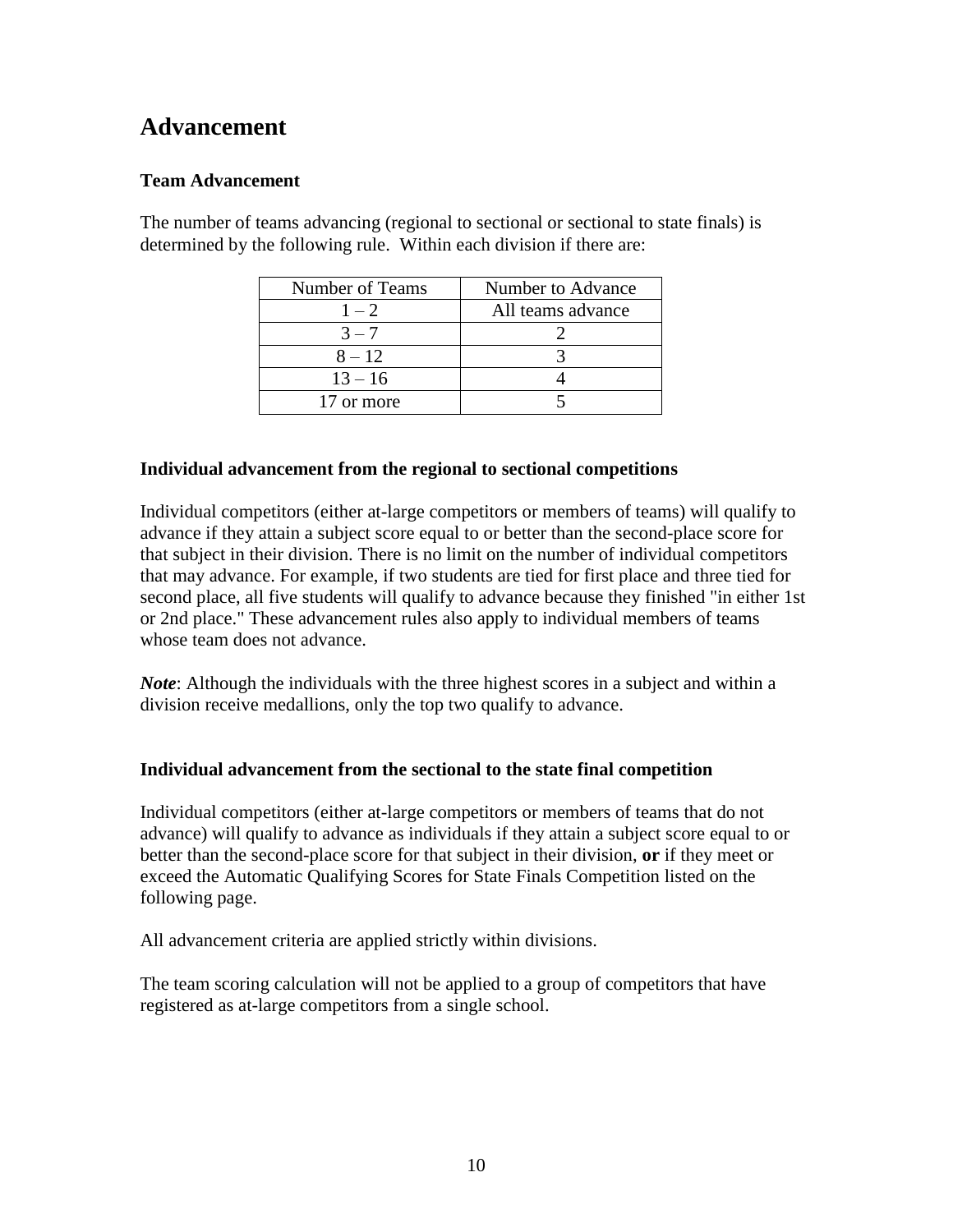# **Automatic Qualifying Scores for State Finals Competition**

| <b>Subject</b> | <b>Division</b> | Qualifying    |
|----------------|-----------------|---------------|
|                |                 | <b>Scores</b> |
| <b>Biology</b> | 300             | 32            |
|                | 700             | 33            |
|                | 1500            | 36            |
|                | Unlimited       | 37            |
| Chemistry      | 300             | 33            |
|                | 700             | 36            |
|                | 1500            | 37            |
|                | Unlimited       | 38            |
| Computer       | 300             | 24            |
| Science        | 700             | 23            |
|                | 1500            | 23            |
|                | Unlimited       | 25            |
| Engineering    | 300             | 22            |
| Graphics       | 700             | 25            |
|                | 1500            | 24            |
|                | Unlimited       | 28            |
| English        | 300             | 67            |
|                | 700             | 63            |
|                | 1500            | 69            |
|                | Unlimited       | 68            |
| Math           | 300             | 21            |
|                | 700             | 23            |
|                | 1500            | 20            |
|                | Unlimited       | 25            |
| Physics        | 300             | 23            |
|                | 700             | 19            |
|                | 1500            | 26            |
|                | Unlimited       | 26            |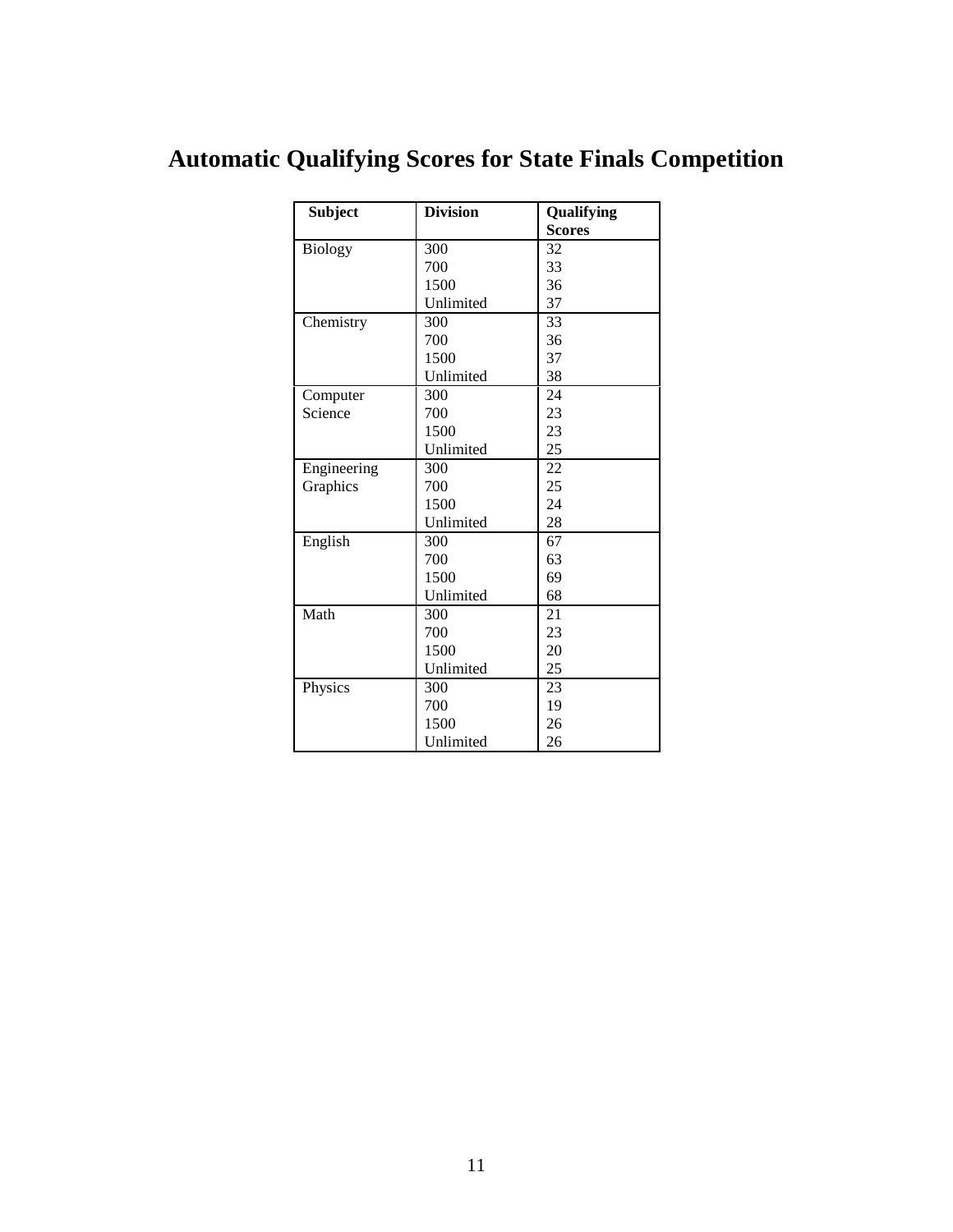# **Scoring**

### **Team Scores**

Team scores are calculated in a manner that attempts to weight each subject equally and limit the number of scores that count in any given subject to provide some equity between smaller and larger schools within a given division.

The **raw score** for an individual given exam is the total number of correct responses given by the student on an exam. There is no penalty for incorrect responses. The **team subject raw score** for a given subject is the sum of the two greatest individual raw scores earned by team members in that subject. If there is only one score in that subject, that will be the team subject raw score for that subject.

To equalize the contribution of the various subjects with varying numbers of questions and varying difficulties, a **normalized team subject score** is calculated. The greatest team subject raw score from all the teams participating in a school's division at the competition is determined. Each team subject raw score is multiplied by 100 and divided by the greatest team subject raw score to obtain the normalized team subject score for that particular subject.

> greatest team subject raw score normalized team subject score  $=$   $\frac{100 \times \text{team} \text{ subject raw score}}{100 \times \text{beam} \times \text{beam} \times \text{beam} \times \text{beam} \times \text{beam} \times \text{beam} \times \text{beam} \times \text{beam} \times \text{beam} \times \text{beam} \times \text{beam} \times \text{beam} \times \text{beam} \times \text{beam} \times \text{beam} \times \text{beam} \times \text{beam} \times \text{beam} \times \text{beam} \times \text{beam} \times \text{beam} \times \text{beam} \times \text{beam} \$

This results in a maximum normalized team score of 100 in each subject. The **total team score** is the sum of the team's normalized subject team scores in the subjects English, chemistry, and mathematics, and the team's two greatest scores in the remaining for subjects computer science, engineering graphics, biology, and physics.

Teams are ranked within their divisions by the total team score.

Example calculation of a total teams score:

|            | <b>Biology</b> | Chemistry | Computer | Engineering | English | Math | Physics |
|------------|----------------|-----------|----------|-------------|---------|------|---------|
| Student    |                |           | Science  | Graphics    |         |      |         |
| Student 1  | 32             | 28        |          |             |         |      |         |
| Student 2  |                |           | 25       |             |         | 18   |         |
| Student 3  |                | 31        |          |             |         |      | 15      |
| Student 4  |                |           |          | 23          | 64      |      |         |
| Student 5  | 27             |           |          |             |         |      |         |
| Student 6  |                |           |          |             |         | 22   | 17      |
| Student 7  |                |           | 28       |             | 68      |      |         |
| Student 8  | 21             |           | 16       |             |         |      |         |
| Student 9  |                | 22        |          |             |         | 24   |         |
| Student 10 | 33             |           |          |             | 59      |      |         |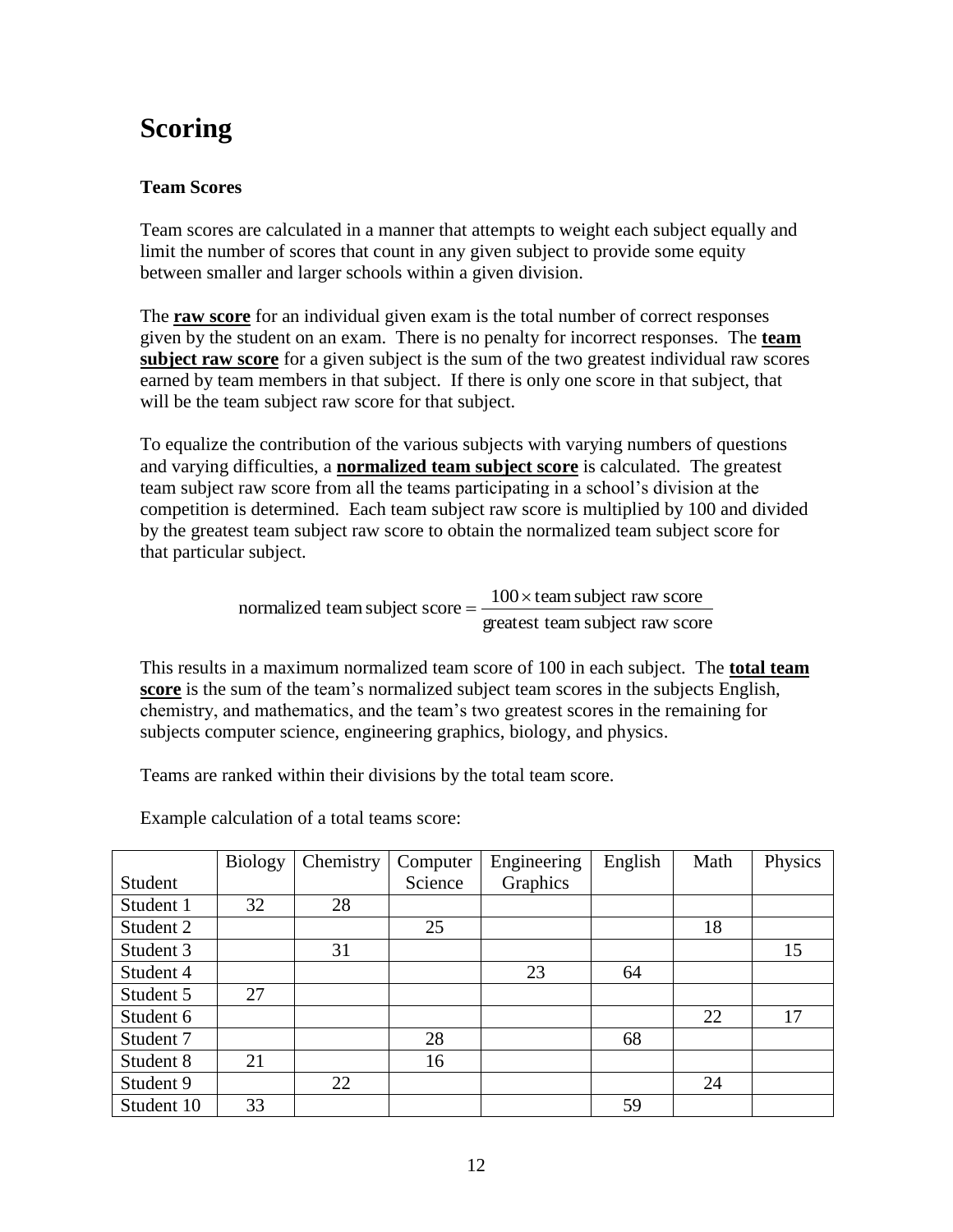| Team        | $32 + 33$                  | $28 + 31$                  | $25 + 28$                  | 0                         | $64 + 68$                    | $22 + 24$              | $15 + 17$                  |
|-------------|----------------------------|----------------------------|----------------------------|---------------------------|------------------------------|------------------------|----------------------------|
| Subject     | $= 65$                     | $= 59$                     | $= 53$                     | (Only one                 | $= 132$                      | $=46$                  | $=$ 32                     |
| Raw Score   |                            |                            |                            | score)                    |                              |                        |                            |
| Highest     | 72                         | 64                         | 58                         | 38                        | 140                          | 46                     | 34                         |
| Team        |                            |                            |                            |                           |                              |                        |                            |
| Subject     |                            |                            |                            |                           |                              |                        |                            |
| Raw Score   |                            |                            |                            |                           |                              |                        |                            |
| in Division |                            |                            |                            |                           |                              |                        |                            |
| Normalized  | $\frac{65}{72} \times 100$ | $\frac{59}{64} \times 100$ | $\frac{53}{58} \times 100$ |                           | $\frac{132}{140} \times 100$ | $\frac{46}{100}$ × 100 | $\frac{32}{34} \times 100$ |
| Team        |                            |                            |                            | $\frac{0}{38} \times 100$ |                              | 46                     |                            |
| Subject     | $= 90.28$                  | $= 92.19$                  | $= 91.38$                  | $= 0$                     | $= 94.29$                    | $= 100.0$              | $= 94.12$                  |
| Score       |                            |                            |                            |                           |                              |                        |                            |

The team score will be the sum of the normalized team subject scores in English, math, and physics added to the scores from computer science and physics.

Team Score =  $94.29 + 92.19 + 100.00 + 91.38 + 94.12 = 471.98$ 

### **Individual Scores**

Individual scores are the raw test scores on each exam. These test scores are used to determine awards and advancement for each subject in each division.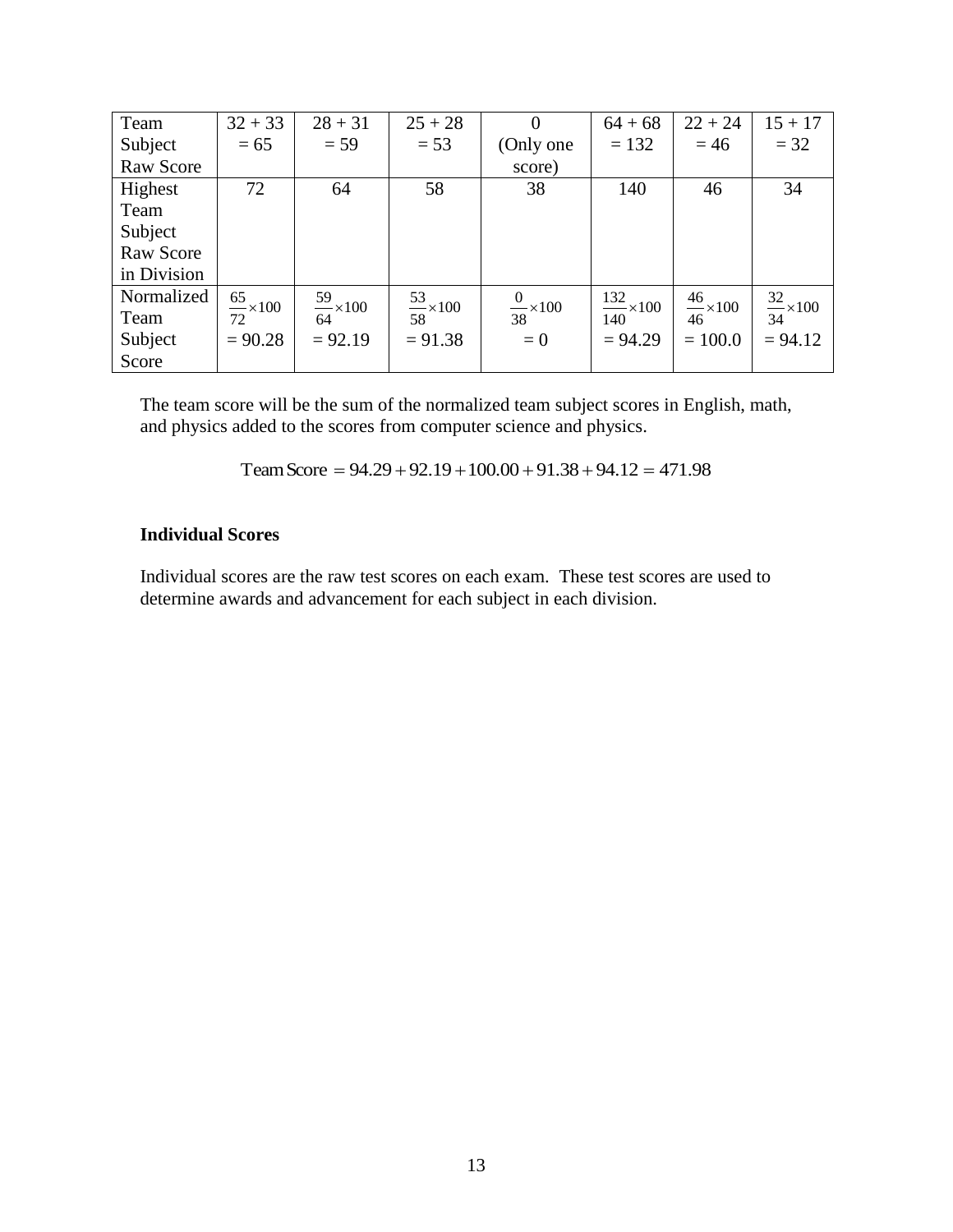### **Awards**

### **Team Plaques**

**Note that for this year's competition, the team awards have been switched to plaques from trophies. There were numerous problems encountered last year because of difficulties in shipping trophies. We anticipate that awarding plaques will solve many of the issues. We apologize if this is a disappointment.**

At the regional and sectional levels, the three top-scoring teams in each division will be awarded first-, second-, and third-place plaques. In case of ties, duplicate plaques will be awarded. In the case where only one school is competing in a division, no team palque will be awarded. However, the students on the teams are still eligible for individual ribbons. It is important to note that even though the school is not eligible for a team plaque, they still automatically advance.

At the state finals level, the five top-scoring teams in each division will be awarded firstthrough fifth-place plaques. In case of ties, duplicate plaques will be awarded. Trophies will be awarded to the top boundaried and to the top non-boundaried schools in the 300 division at the state level.

### **Team Ribbons**

Team ribbons are given to members of a varsity team that wins a trophy. Because the trophy will be stored at school, team members receive the ribbons to acknowledge their achievement.

### **Medallions**

Both team members and at-large competitors are eligible to receive individual medallions. At the regional and sectional competitions, first-, second-, and third-place medallions will be awarded to individuals receiving the highest, second highest, and third highest raw scores respectively on each subject test within a division. At the state competition, first-, second-, third-, fourth-, and fifth-place medallions will be awarded to individuals receiving the highest, second highest, third highest, fourth highest, and fifth highest raw scores respectively on each subject test within a division.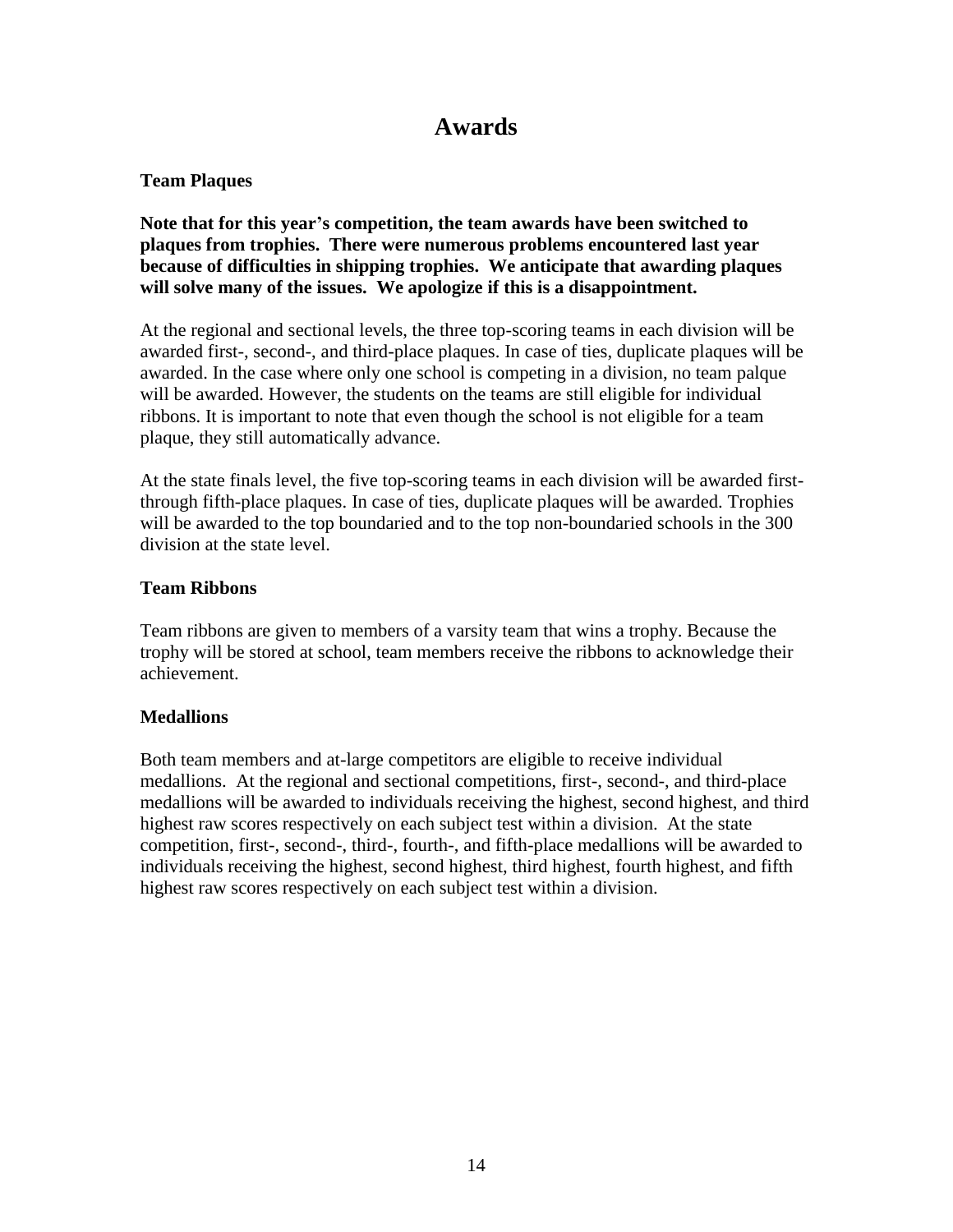# **Competition Day Schedules**

### **In-person competitions:**

**Regional & Sectional:** Contact your site coordinator

State: The state competition will be completely online only

### **Online competitions:**

**All levels:** Each coach will select a 90 minute period at any time of day during the competition window during which all their students will complete the exams.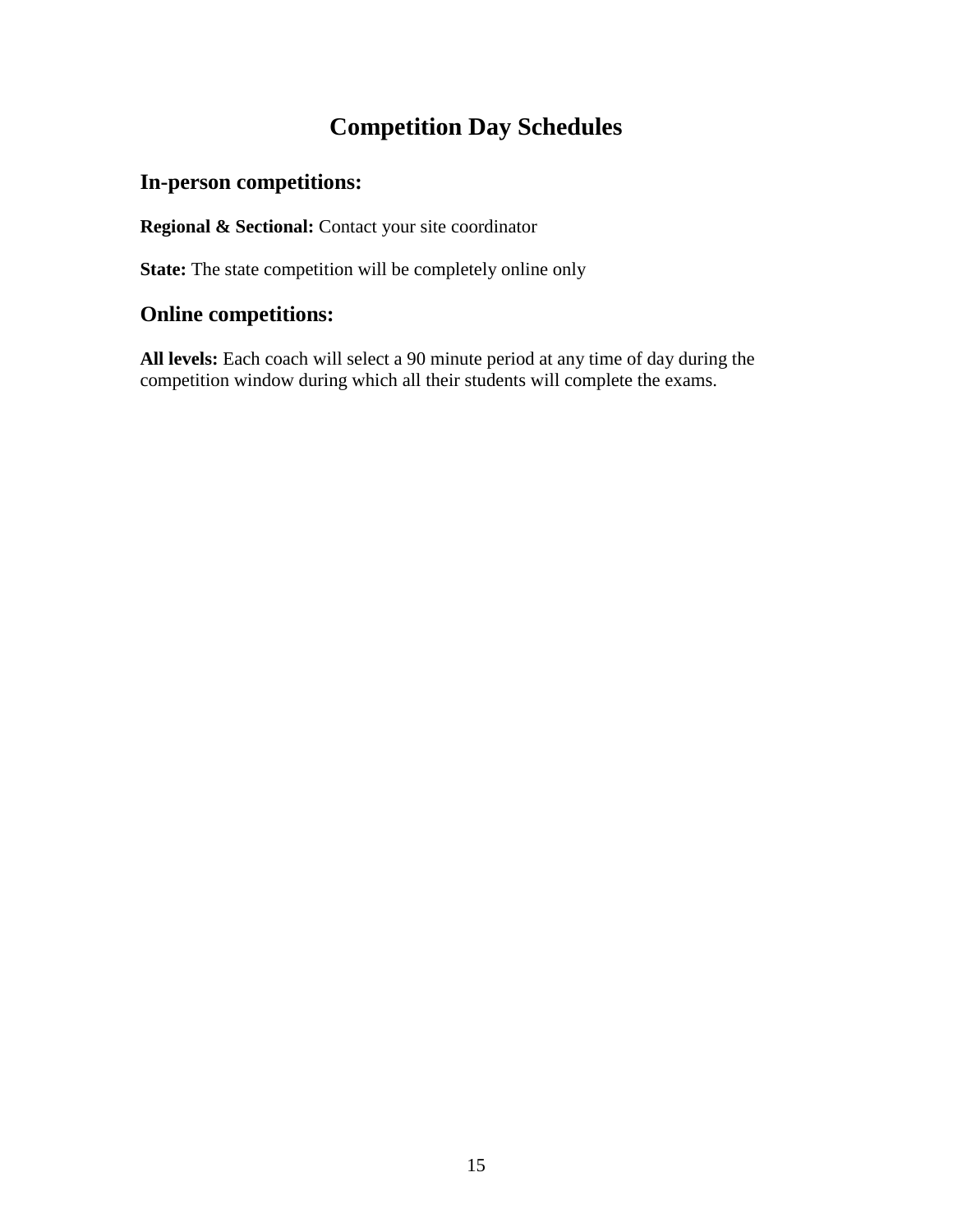## **General Information**

### **Translation Dictionaries**

Foreign Exchange students are allowed to use non-electronic translation dictionaries for tests other than the English test. Permission must be obtained from the WYSE office prior to the first competition, and the WYSE office will notify each site coordinator in advance that the student will be bringing a dictionary to the test. Electronic translation dictionaries are not allowed in the testing room.

### **Individual Advancers – Reinforcement of Existing Rules**

Individual competitors (either at-large competitors or members of teams) will qualify to advance if they attain a subject score equal to or better than the second-place score for that subject in their division. This qualification for advancement attaches to the specific competitor and therefore at-large competitors who advance to the next level or individual members of teams who advance when their team does not advance **cannot be replaced**  by other students.

### **Wild Card Advancement**

There will be a wild card playoff for both the regional and sectional competitions. One team from each division will advance as the wild card winner at both the regional and sectional levels. The winners will be determined by the WYSE office at the end of each level of competition.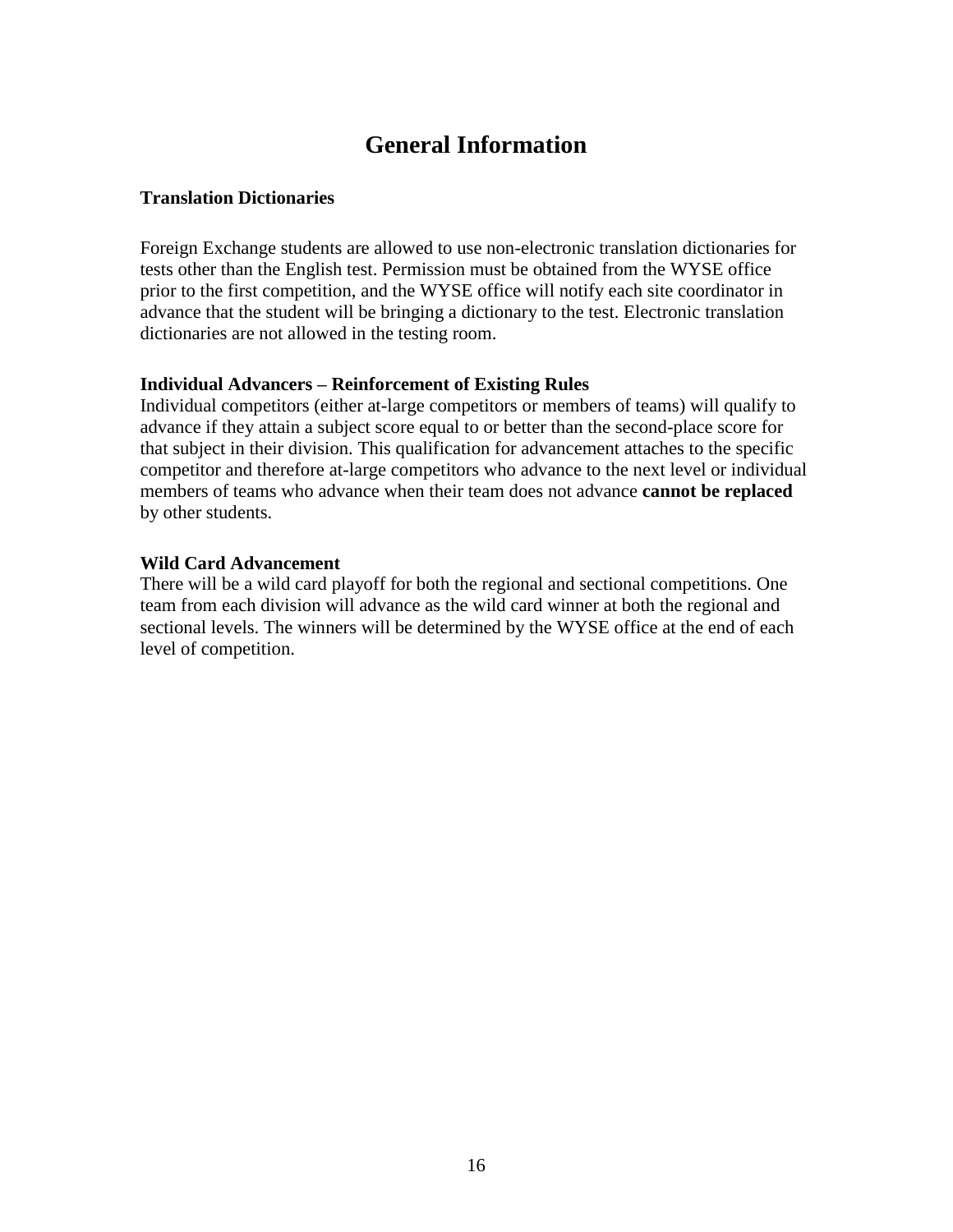# **Frequently Asked Questions:**

### **1. Can I replace a student?**

For Regionals, if you are aware a teammate cannot make it prior to the roster being locked, you can go into your coach's site and make the replacement there. If it is after the roster has been locked but before the competition, you will need to contact the site coordinator immediately to notify the change. If there is an emergency (sickness, emergency, conflict in schedule that can't be avoided) the day of competition, you can have the replacement student attend but they must take the tests that the original student had signed up for.

In regards to Sectionals and State, the rules regarding switching rosters are as follows: • At-large competitors who advance to the next level or individual members of teams who advance when their team does not advance **cannot be replaced** by other students.

• Team members, however, can be replaced by other students.

• The chosen tests for students can be changed.

### **2. When will results be posted?**

Results will be posted on the website within 7 days after the last competition at a given level. You can find them at: [https://castle.eiu.edu/academic\\_challenge/results.php.](https://castle.eiu.edu/academic_challenge/results.php) You can also find detailed results for your students by logging in using your coach's account.

### **3. What do I do if a student has a question about a question on the test?**

Have the student make note of the test subject and test question during the test. After the test, let the site coordinator know of the question. They will then contact the Academic Challenge office for guidance. No discrepancies will be handled the day of competition as the Academic Challenge office may need to collaborate with the authors for a fair solution or clarification on the question.

### **4. During competitions, what are my job duties?**

Your site coordinator will let you know specifics on their site during check-in. Typically, you will stay with your students, gather the tests that all of your team members need for the first round of testing, wait until instructed and then hand them out face down. Once the proxy says the students can begin the tests, you will then leave the room during the testing. You will repeat this for the second round of testing.

### **5. Are there Academic Challenge T-shirts?**

No, not during the competitions affected by the COVID virus epidemic. Hopefully, next year we will return to a completely in-person competition and T-Shirts will eb offered.